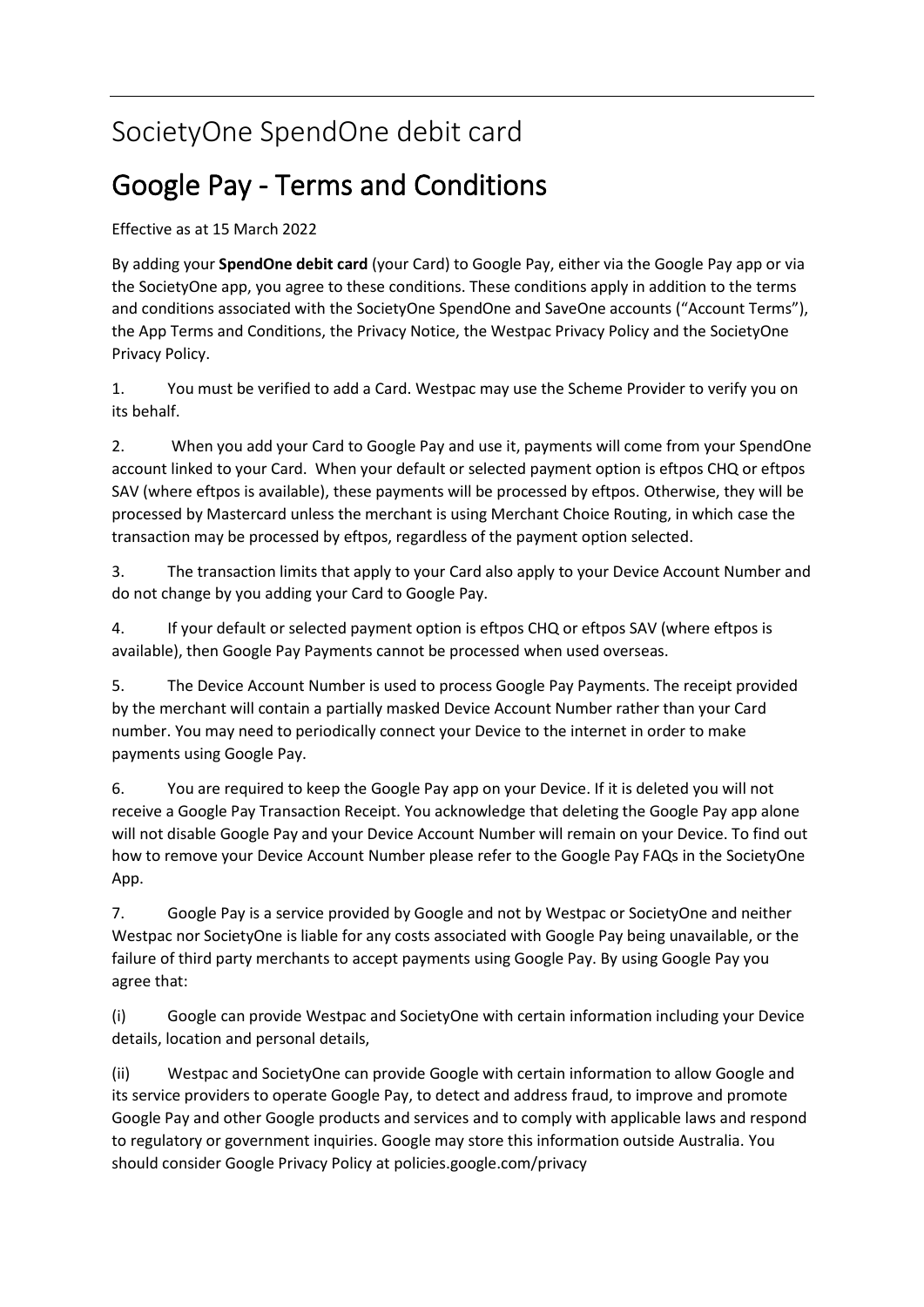(iii) Westpac may provide certain information to the Scheme Provider to operate Google Pay and to comply with applicable laws and respond to regulatory or Government inquiries. The Scheme Provider will handle any personal information in accordance with their privacy disclosure, that can be found by searching the term "privacy" at mastercard.com.au and eftposaustralia.com.au

(iv) Westpac and SocietyOne may share information relating to the above with each other. If you do not agree to your information being disclosed or used in this manner you should not add your Card to Google Pay.

8. You must always keep your Device and security credentials safe and secure, in the same way you would your Card and PIN.

9. If your Device is lost, stolen or misused you should immediately remove your Card from your Device. You will still be able to use your physical card.

Neither Westpac nor SocietyOne will be liable for any loss arising from your use of Google Pay to the extent the loss was caused by your fraud, your use of Google Pay or the Device in a manner not permitted by Google or (subject to your rights under the ePayments Code) a reduced level of service caused by matters beyond our reasonable control (e.g. those caused by third party software and network providers).

10. Westpac may suspend or terminate your use of Google Pay without notice at any time where Westpac or Google suspect unauthorised transactions have occurred, that Google Pay is being misused, to restore the security of a system, any individual Card or account, or if required by a regulatory or government body.

11. Westpac may change these conditions at any time and will notify you in accordance with the Account Terms. Due to the nature of Google Pay you agree to Westpac and to SocietyOne communicating with you electronically in relation to your set up and use of Google Pay and these conditions.

12. The relevant provisions of the Banking Code of Practice apply to the Banking products and services described in these conditions.

## 13. Definitions.

"Banking Code of Practice" means the Australian Banking Association's banking code of practice as updated, and adopted by Westpac, from time to time.

"Card", "contactless terminal", "contactless transaction", "you" and "your" has the same meaning as set out in your Account Terms.

"Device" is a mobile device which contains near field communication technology and the minimum required Android operating system. This can include a smartphone, tablet, watch or other device deemed eligible for the use of Google Pay.

"Device Account Number" means the number created by the Scheme Provider and stored on your Device. This number represents your Card number and is used by Google Pay to process a Google Pay Payment.

"Google" is a trademark of and means Google Inc. and includes its related bodies corporate and affiliates.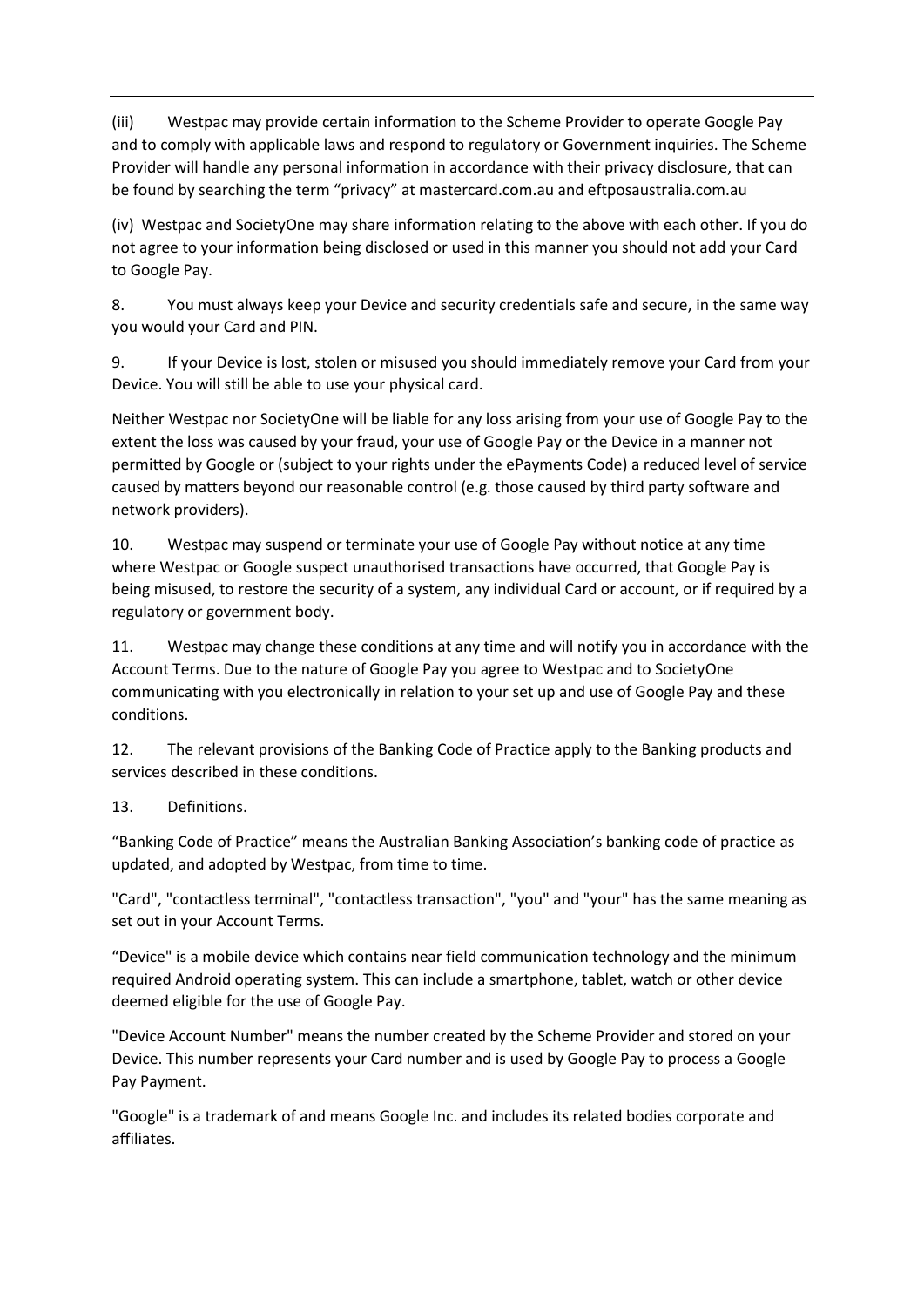"Google Pay" means the mobile wallet service provided by Google that enables you to make Google Pay Payments. Android and Google Pay are trademarks of Google Inc.

"Google Pay Payment" means a contactless transaction by holding your Android Device to a contactless terminal until the transaction is completed and eCommerce transactions including, but not limited to, using merchants' mobile sites, mobile applications and websites by selecting Google Pay as your payment method and any other payments allowed by Google. This also includes refunds processed using Google Pay.

"Google Pay Transaction Receipt" means a receipt which complies with the ePayments Code and provides you with further data obtained by Google.

"Merchant Choice Routing" means eligible merchants can choose to send contactless transactions via the eftpos network instead of the Mastercard network which may reduce the fees they pay on transactions.

"Scheme Provider" means Mastercard or eftpos Payments Australia Ltd.

"Westpac" means Westpac Banking Corporation, the issuer of your accounts and Card.